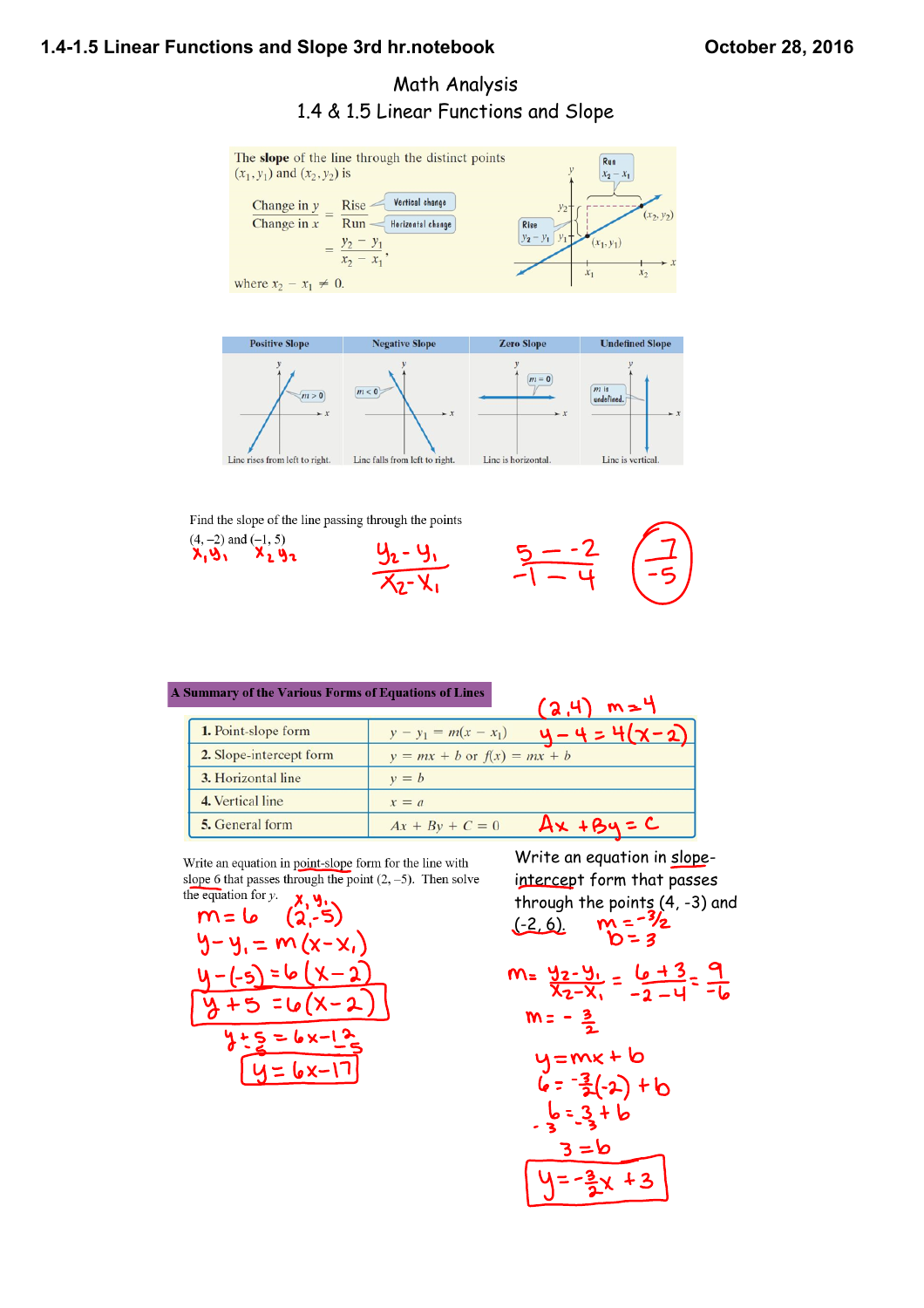

Find the slope and y-intercept of the line whose equation is  $3x + 2y - 4 = 0$ . Then graph the equation.tЧ

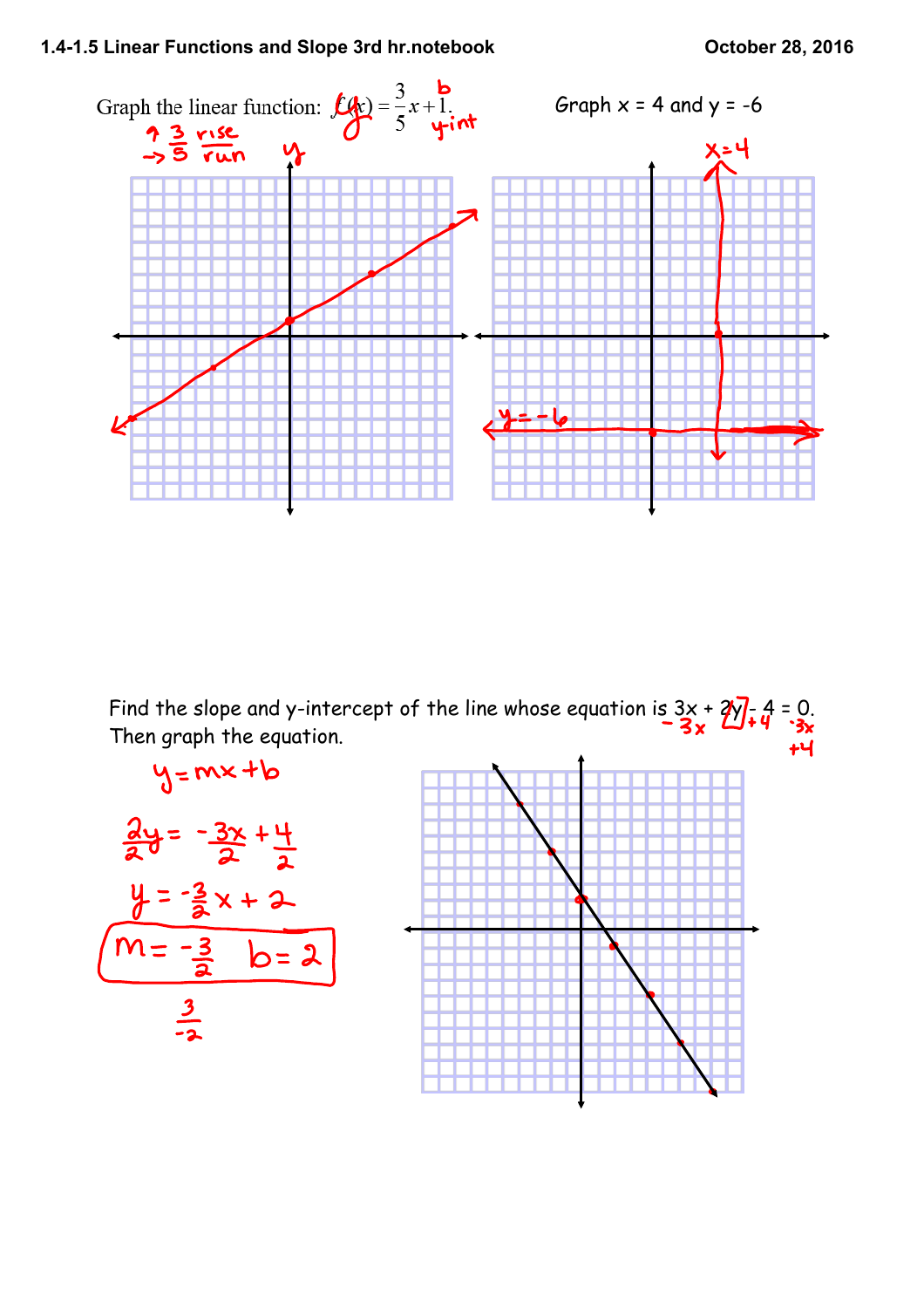

Parallel Lines have the SAME slope Perpendicular Lines have OPPOSITE RECIPROCAL slopes

Write an equation in point-slope form that goes through (-3, 1) and is parallel to the line y = (3x + )<br>  $M = 2$  (-3, 1)<br>  $N, y,$ <br>  $Q = 1 = 2(y + 3)$ 

 $W = W \times W$ <br>Write an equation in slope-intercept form that goes through the point (3, -5) and is perpendicular to the line  $x + 4/2 - 8 = 0$ <br>  $\times 4/2 - 5$ <br>  $\times 6/2 - 5$ <br>  $\times 6/2 - 5$ <br>  $\times 6/2 - 5$ <br>  $\times 6/2 - 5$ <br>  $\times 6/2 - 5$ <br>  $\times 6/2 - 5$ <br>  $\times 6/2 - 5$ <br>  $\times 6/2 - 5$ <br>  $\times 6/2 - 5$ <br>  $\times 6/2 - 5$ <br>  $\times 6/2 - 5$ <br>  $\times 6/2 4 = mx + b$ <br>-5 = 4 (3) + b  $-5 = 12 + b$  $4 = 4 \times -17$  $-17=6$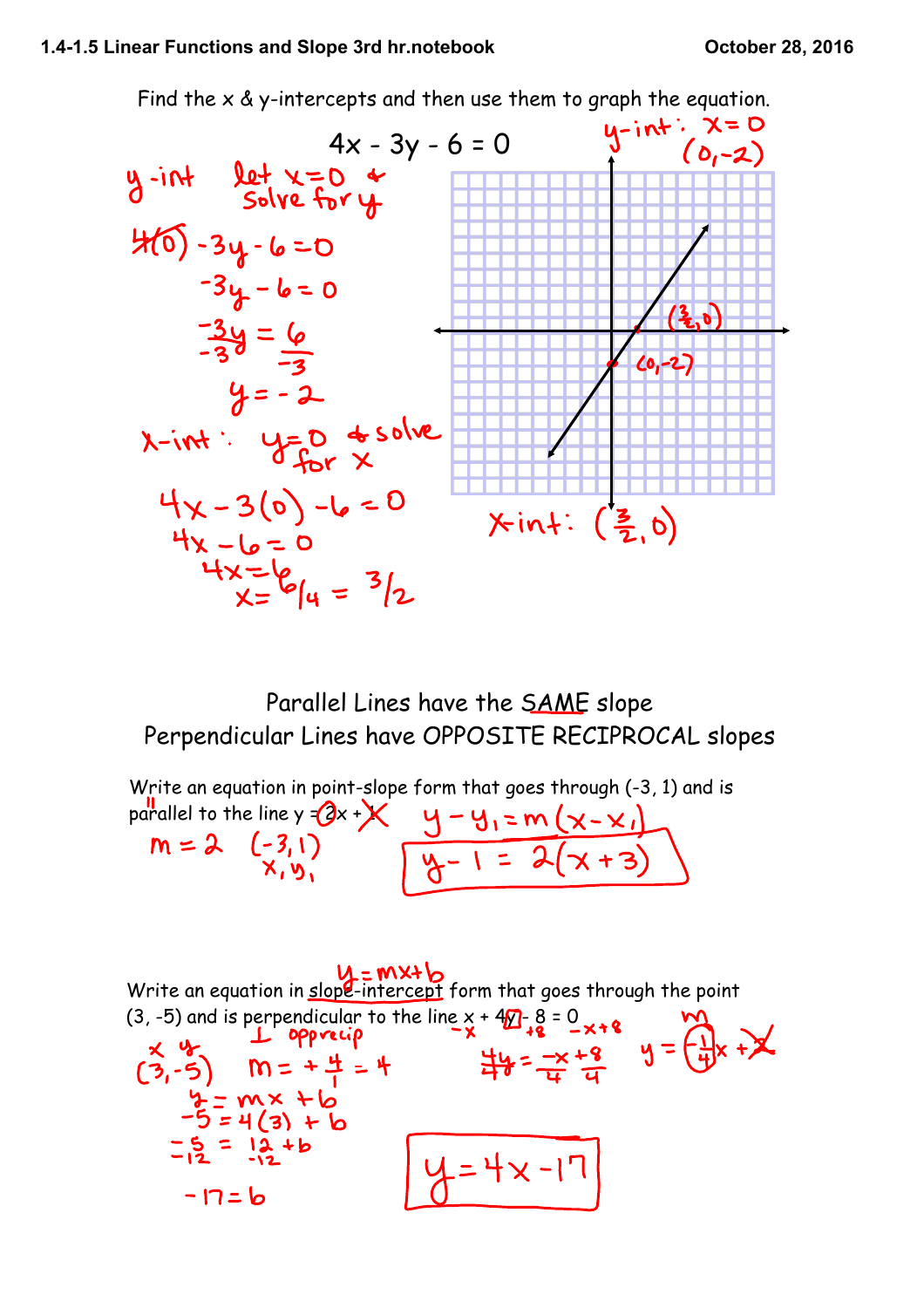### **Example: Slope as Rate of Change**

In 1990, 9 million adult men in the United States lived alone. In 2008, 14.7 million adult men in the United States lived alone. Use this information to find the slope of the linear function representing adult men living alone in the United States. Express the slope correct to two decimal places and describe what it re

$$
\frac{y_{2}-y_{1}}{\sqrt{32}} = \frac{(4.7-9)}{2008-1990} = \frac{5.7}{18}
$$
  
Answerasing the # of adult men

# The Average Rate of Change of a Function

Let  $(x_1, f(x_1))$  and  $(x_2, f(x_2))$  be distinct points on the graph of a function f. (See Figure 1.52.) The average rate of change of f from  $x_1$  to  $x_2$ , denoted by  $\frac{\Delta y}{\Delta x}$  (read "delta y divided by delta x" or "change in y devided by change in  $x$ "), is

$$
\frac{\Delta y}{\Delta x} = \frac{f(x_2) - f(x_1)}{x_2 - x_1}.
$$

y  
\n
$$
(x_1, f(x_1))
$$
\n
$$
(x_2, f(x_2))
$$
\n
$$
y = f(x)
$$
\n
$$
y = f(x)
$$
\n
$$
x_2
$$

Find the average rate of change for  $f(x) = x^3$  from  $x_1 = -2$  to  $x_2 = 0$ .

 $(-2, -8)(0, 0)$ <br> $0 - 8 = \frac{8}{2} = 14$